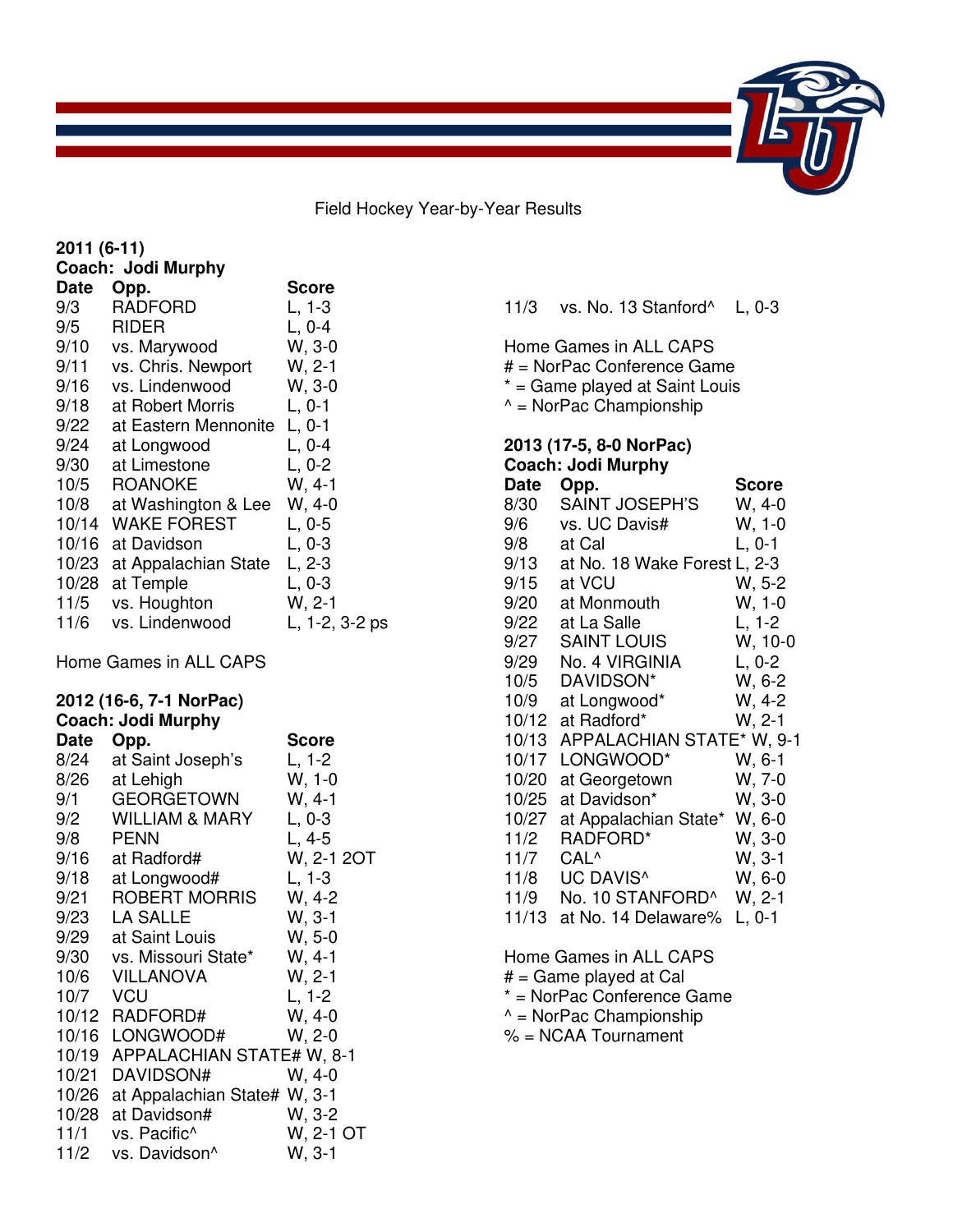# **2014 (14-8, 4-0 NorPac) Coach: Jodi Murphy**

| <b>Date</b>  | Opp.                                                                                   | <b>Score</b>         |
|--------------|----------------------------------------------------------------------------------------|----------------------|
| 8/29         | vs. Pacific*                                                                           | $W, 2-1$             |
|              | at No. 12 Stanford                                                                     |                      |
| 8/31         |                                                                                        | $L, 1-4$             |
| 9/05         | <b>VCU</b>                                                                             | $L, 1-2$             |
| 9/07         | No. 9 OLD DOMINION                                                                     | $L, 1-2$             |
| 9/12         | at Lafayette                                                                           | $L, 2-4$             |
| 9/14         | at Penn                                                                                | W, 3-2               |
| 9/19         | No. 12 WAKE FOREST W, 2-1                                                              |                      |
| 9/21         | <b>MISSOURI STATE</b>                                                                  | W, 7-1               |
| 9/26         | <b>OHIO</b>                                                                            | $W, 5-0$             |
| 9/28         | No. 11 LOUISVILLE                                                                      | $W, 2-1$             |
| 9/30         | <b>LONGWOOD</b>                                                                        | $W, 8-1$             |
|              | 10/05 APPALACHIAN STATE* W, 10-0                                                       |                      |
| 10/07        | at Appalachian State* W, 6-2                                                           |                      |
| 10/12        | at No. 9 Duke                                                                          | L, 2-3               |
| 10/17        | at No. 6 Virginia                                                                      | L, 2-3 OT            |
| 10/19        | No. 1 NORTH CAROLINA                                                                   | $L, 0-4$             |
|              | 10/23 PACIFIC*                                                                         | $W, 5-1$             |
|              | 10/28 GEORGETOWN                                                                       | W, 7-0               |
|              | 11/07 vs. Cal^                                                                         | $W, 5-1$             |
|              | 11/08 vs. No. 4 Stanford^                                                              | $W, 1-0$<br>$W, 3-1$ |
|              | 11/12 RICHMOND%                                                                        |                      |
| 11/15        | at No. 1 North Carolina% L, 1-2                                                        |                      |
|              | * = NorPac Conference Game<br>$^{\wedge}$ = NorPac Championship<br>% = NCAA Tournament |                      |
|              | 2015 (12-6, Independent)<br><b>Coach: Jodi Murphy</b>                                  | <b>Score</b>         |
| Date<br>8/28 | Opp.<br><b>JAMES MADISON</b>                                                           | W, 6-3               |
| 9/04 PENN    |                                                                                        | W, 4-3               |
|              | 9/06 LAFAYETTE                                                                         | W, 2-1               |
| 9/08         | <b>RICHMOND</b>                                                                        | W, 7-1               |
| 9/11         | at Ohio                                                                                | W, 7-1               |
| 9/13         | at No. 11 Louisville                                                                   | $L, 1-2$             |
| 9/20         | at No. 13 Wake Forest                                                                  | $L, 1-2$             |
| 9/25         | at No. 15 Old Dominion                                                                 | $W, 2-1$             |
| 9/27         | No. 11 BOSTON COLLEGE                                                                  | L, 2-3 2OT           |
| 10/04        | at Temple                                                                              | W, 3-2 2OT           |
| 10/09        | at Lehigh                                                                              | W, 9-1               |
| 10/11        | at No. 13 Delaware                                                                     | W, 6-2               |
| 10/15        | No. 5 VIRGINIA                                                                         | $L, 3-4$             |
| 10/23        | at UMass Lowell                                                                        | W, 8-0               |
| 10/25        | at Providence                                                                          | W, 4-3 OT            |
| 10/29        | at No. 3 North Carolina                                                                | $L, 1-7$             |
| 10/31        | No. 4 DUKE                                                                             | L, 2-3 OT            |
| 11/07        | <b>APPALACHIAN STATE</b>                                                               | W, 12-0              |

Home Games in ALL CAPS

# **2016 (8-10, 5-2 BIG EAST) Coach: Jodi Murphy**  Date Opp. Score 8/26 at No. 19 James Madison L, 2-3 8/28 at No. 4 Duke L, 0-4 9/03 No. 2 Syracuse L, 2-3 OT 9/12 at No. 11 Virginia L, 1-2 9/16 at Villanova\* W, 5-1 9/20 LONGWOOD L, 3-4 9/23 QUINNIPIAC\* W, 6-1 9/25 at William & Mary W, 3-2 9/30 at No. 14 Old Dominion\* L, 1-2 OT 10/06 at No. 20 American W, 2-1 OT 10/08 GEORGETOWN\* W, 8-0 10/15 at No. 1 UConn\* L, 2-7 10/21 at Providence\* W, 2-1 10/23 No. 4 NORTH CAROLINA L, 1-5 10/28 TEMPLE\* W, 7-0 10/30 No. 18 WAKE FOREST L, 1-3 11/04 Providence<sup>^</sup> W, 1-0<br>11/06 No. 4 UConn<sup>^</sup> L, 2-3 11/06 No. 4 UConn^ Home Games in ALL CAPS

\* = BIG EAST Conference Game

 $^{\wedge}$  = BIG EAST Championship

# **2017 (8-11, 5-2 BIG EAST) Coach: Nikki Parsley**

| Date  | Opp.                         | <b>Score</b> |
|-------|------------------------------|--------------|
| 8/26  | NO. 19 JAMES MADISON         | L, 1-3       |
| 9/01  | at No. 11 Michigan           | L, 0-3       |
| 9/08  | at Longwood                  | W, 3-2       |
| 9/10  | NO. 6 DELAWARE               | L, 2-3       |
| 9/16  | <b>VILLANOVA*</b>            | W, 3-0       |
| 9/17  | <b>KENT STATE</b>            | W, 7-2       |
| 9/22  | at Quinnipiac*               | L, 0-1       |
| 9/24  | at Yale                      | L, 0-1 OT    |
| 9/29  | <b>OLD DOMINION*</b>         | W. 3-1       |
| 10/01 | at No. 13 Wake Forest L, 3-4 |              |
| 10/06 | at Georgetown*               | W. 3-0       |
| 10/08 | at No. 17 Maryland           | $L, 1-4$     |
| 10/14 | NO. 1 UCONN*                 | L. 0-3       |
| 10/20 | <b>PROVIDENCE*</b>           | W. 3-0       |
| 10/22 | NO. 2 DUKE                   | L, 3-4 OT    |
| 10/27 | at Temple*                   | W, 6-2       |
| 10/29 | NO. 6 NORTH CAROLINA         | $L, 4-6$     |
| 11/03 | Old Dominion <sup>^</sup>    | W, 3-1       |
| 11/05 | No. 1 UConn <sup>^</sup>     | L, 0-3       |

Home Games in ALL CAPS

\* = BIG EAST Conference Game

 $^{\wedge}$  = BIG EAST Championship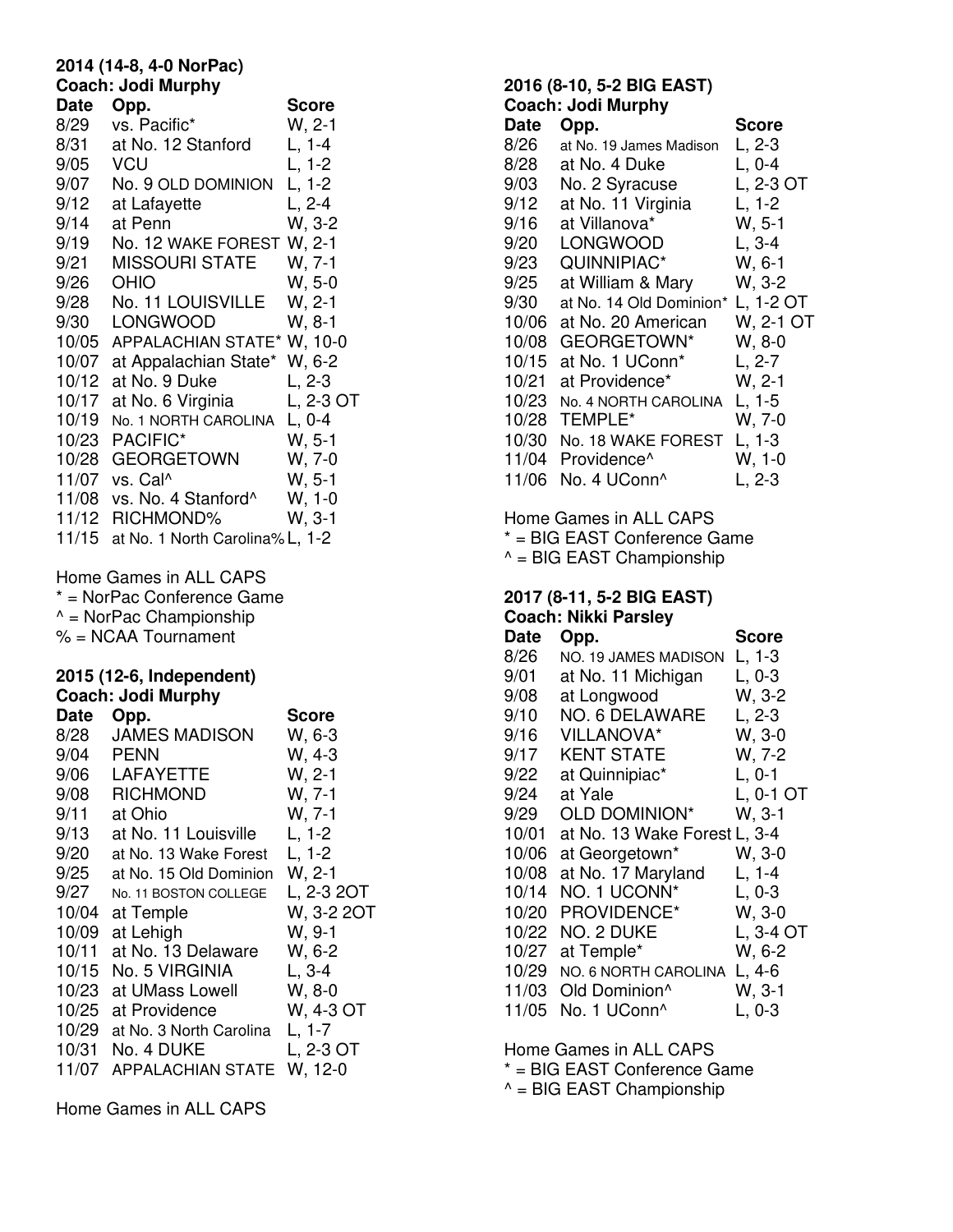#### **2018 (13-6, 6-1 BIG EAST) Coach: Nikki Parsley-Blocker**

| <b>OUGUII. INIKKI I GISICY-DIUCKEI</b> |                                   |                             |  |
|----------------------------------------|-----------------------------------|-----------------------------|--|
| Date                                   | Opp.                              | <b>Score</b>                |  |
| 8/24                                   | at NO. 17 JAMES MADISON W, 6-1    |                             |  |
| 8/26                                   | at No. 3 Duke                     | $L, 3-4$ OT                 |  |
| 8/31                                   | at Kent State                     | $W, 2-1$                    |  |
|                                        | 9/2 at Ohio                       | W, 7-0                      |  |
|                                        | 9/11 LONGWOOD                     | $L, 1-2$                    |  |
|                                        | 9/16 NO. 7 VIRGINIA               | W, 3-2                      |  |
|                                        | 9/21 at Villanova*                | $W, 4-0$                    |  |
| 9/23                                   | at Lafayette                      | vv, 4-u<br>W, 3-1<br>W, 8-2 |  |
| 9/25                                   | TEMPLE*                           | W, 8-2                      |  |
|                                        | 9/28     QUINNIPIAC*              | W. 8-1                      |  |
| 9/30                                   | NO. 21 WAKE FOREST L, 2-3 2 OT    |                             |  |
| 10/5                                   | at No. 22 Old Dominion* W, 2-0    |                             |  |
| 10/7                                   | NO. 1 NORTH CAROLINA L, 1-7       |                             |  |
|                                        | 10/12 GEORGETOWN* W, 2-1          |                             |  |
| 10/18                                  | at No. $5 \text{ UConn}^*$ L, 1-6 |                             |  |
| 10/21                                  | NO. 11 BOSTON COLLEGE W, 2-1      |                             |  |
| 10/26                                  | at Providence* W, 4-0             |                             |  |
|                                        | 11/02 PROVIDENCE^                 | $W, 4-0$                    |  |
|                                        | 11/04 NO. 4 UCONN^                | L, 3-5                      |  |
|                                        |                                   |                             |  |

Home Games in ALL CAPS

\* = BIG EAST Conference Game

 $^{\wedge}$  = BIG EAST Championship

# **2019 (10-8, 5-2 BIG EAST) Coach: Nikki Parsley-Blocker**

| <b>Date</b> | Opp.                           | <b>Score</b> |
|-------------|--------------------------------|--------------|
| 9/1         | James Madison                  | W, 5-1       |
| 9/6         | Richmond                       | $W, 3-0$     |
| 9/8         | Lafayette                      | $W, 5-0$     |
| 9/14        | Yale                           | W, 4-2       |
| 9/20        | at Temple*                     | $W, 4-0$     |
| 9/22        | at No. 18 Wake Forest L, 0-1   |              |
| 9/27        | <b>VILLANOVA*</b>              | W, 5-0       |
| 10/4        | at Quinnipiac*                 | W, 5-1       |
| 10/6        | at No. 19 Harvard              | L 1-2 OT     |
| 10/11       | NO. 19 OLD DOMINION L, 2-3     |              |
| 10/13       | at Longwood                    | $W, 3-0$     |
| 10/18       | at Georgetown*                 | $W, 4-0$     |
| 10/20       | at No. 1 North Carolina L, 2-3 |              |
| 10/26       | NO. 3 UCONN*                   | L, 3-6       |
| 10/28       | at No. 6 Virginia              | $L, 0-1$     |
| 11/1        | NO. 25 PROVIDENCE* W, 2-0      |              |
| 11/3        | NO. 4 DUKE                     | L, 2-3 OT    |
| 11/8        | No. 18 Old Dominion^ L, 1-3    |              |

Home Games in ALL CAPS

\* = BIG EAST Conference Game

 $^{\wedge}$  = BIG EAST Championship

### **Spring 2021 (13-3, 10-2 BIG EAST) Coach: Nikki Parsley-Blocker**

| GUAGII. ININNI FAISICY-DIUGNUI |                                                                                                             |  |  |
|--------------------------------|-------------------------------------------------------------------------------------------------------------|--|--|
| Opp.                           | <b>Score</b>                                                                                                |  |  |
| at Davidson                    | W, 3-1                                                                                                      |  |  |
| VILLANOVA*                     | $W, 7-1$                                                                                                    |  |  |
| <b>VILLANOVA*</b>              | W, 7-1                                                                                                      |  |  |
| at Temple                      | W, 2-0                                                                                                      |  |  |
| at Temple                      | W, 2-0                                                                                                      |  |  |
| <b>OLD DOMINION*</b>           | W, 4-1                                                                                                      |  |  |
| OLD DOMINION*                  | W, 2-0                                                                                                      |  |  |
| UConn <sup>*</sup> +           | L, 2-3                                                                                                      |  |  |
| UConn <sup>*</sup> +           | W. 4-0                                                                                                      |  |  |
| at No. 12 Duke                 | W. 3-2 2 OT                                                                                                 |  |  |
|                                |                                                                                                             |  |  |
|                                |                                                                                                             |  |  |
| <b>TEMPLE*</b>                 | W. 4-2                                                                                                      |  |  |
| TEMPLE*                        | W, 2-0                                                                                                      |  |  |
| <b>DAVIDSON</b>                | W, 9-0                                                                                                      |  |  |
|                                |                                                                                                             |  |  |
|                                | at No. 17 Old Dominion* L, 1-2<br>at No. 17 Old Dominion* W, 4-2<br>No. 16 Old Dominion <sup>^</sup> L, 1-2 |  |  |

Home Games in ALL CAPS

\* = BIG EAST Conference Game

 $^{\wedge}$  = BIG EAST Championship

 $+$  = Neutral site games in Philadelphia, Pa. at Temple

Note that the Fall 2020 season was postponed due to the COVID-19 pandemic and was contested during the Spring.